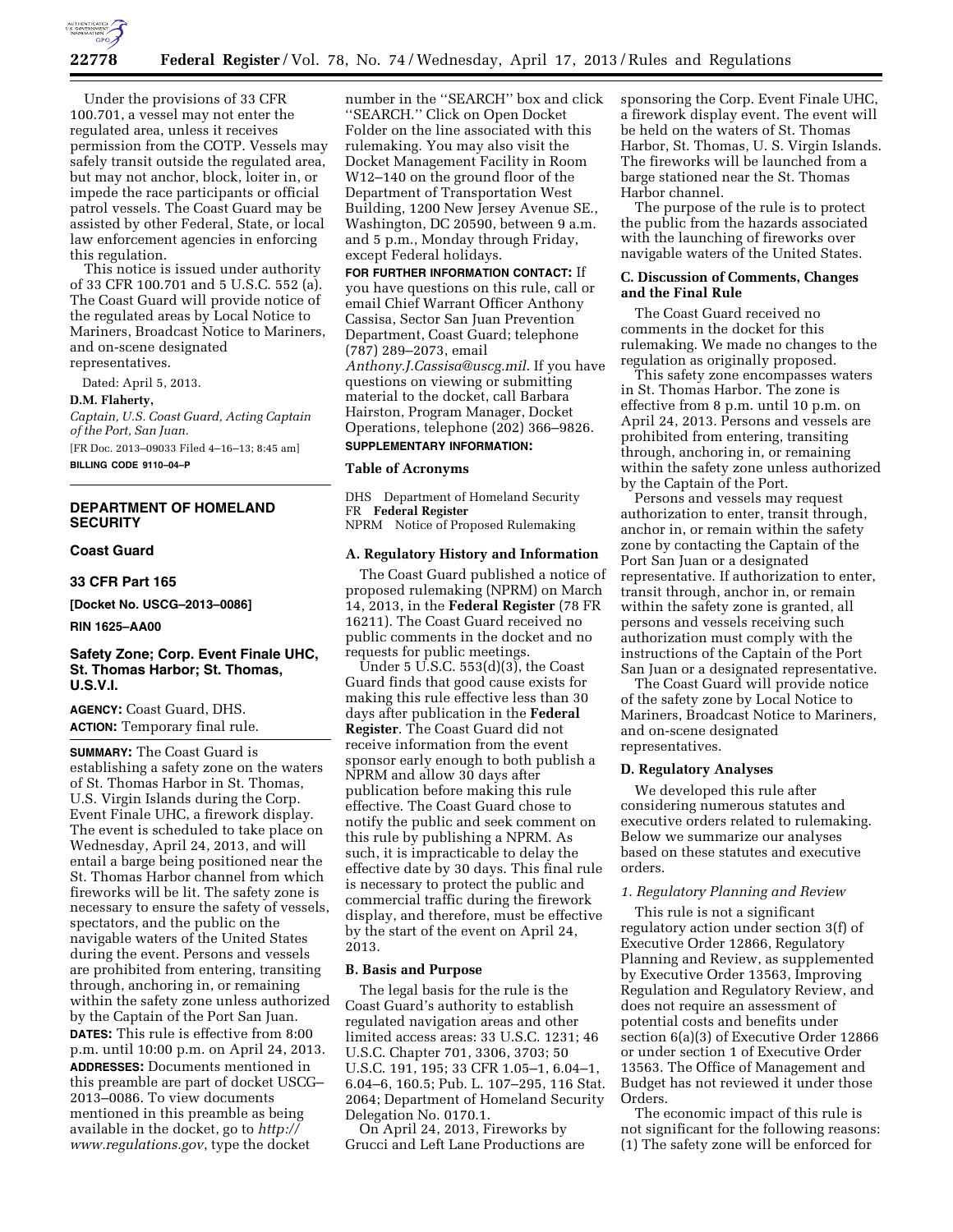only two hours; (2) persons and vessels may operate in the surrounding area during the enforcement period; (3) persons and vessels may still enter, transit through, anchor in, or remain within the safety zone during the enforcement period if authorized by the Captain of the Port San Juan or a designated representative; and (4) the Coast Guard will provide advance notification of the safety zone to the local maritime community by Local Notice to Mariners and Broadcast Notice to Mariners.

## *2. Impact on Small Entities*

The Regulatory Flexibility Act of 1980  $(RFA)$ , 5 U.S.C.  $601-612$ , as amended, requires federal agencies to consider the potential impact of regulations on small entities during rulemaking. The term ''small entities'' comprises small businesses, not-for-profit organizations that are independently owned and operated and are not dominant in their fields, and governmental jurisdictions with populations of less than 50,000. The Coast Guard received zero comments from the Small Business Administration on this rule. The Coast Guard certifies under 5 U.S.C. 605(b) that this rule will not have a significant economic impact on a substantial number of small entities.

This rule may affect the following entities, some of which may be small entities: the owners or operators of vessels intending to enter, transit through, anchor in, or remain within that portion of St. Thomas Harbor encompassed within the safety zone from 8 p.m. until 10 p.m. on April 24, 2013. For the reasons discussed in the Regulatory Planning and Review section above, this rule will not have a significant economic impact on a substantial number of small entities.

### *3. Assistance for Small Entities*

Under section 213(a) of the Small Business Regulatory Enforcement Fairness Act of 1996 (Pub. L. 104–121), we want to assist small entities in understanding this rule. If the rule would affect your small business, organization, or governmental jurisdiction and you have questions concerning its provisions or options for compliance, please contact the person listed in the **FOR FURTHER INFORMATION CONTACT**, above.

Small businesses may send comments on the actions of Federal employees who enforce, or otherwise determine compliance with, Federal regulations to the Small Business and Agriculture Regulatory Enforcement Ombudsman and the Regional Small Business Regulatory Fairness Boards. The

Ombudsman evaluates these actions annually and rates each agency's responsiveness to small business. If you wish to comment on actions by employees of the Coast Guard, call 1– 888–REG–FAIR (1–888–734–3247). The Coast Guard will not retaliate against small entities that question or complain about this rule or any policy or action of the Coast Guard.

## *4. Collection of Information*

This rule will not call for a new collection of information under the Paperwork Reduction Act of 1995 (44 U.S.C. 3501–3520).

#### *5. Federalism*

A rule has implications for federalism under Executive Order 13132, Federalism, if it has a substantial direct effect on the States, on the relationship between the national government and the States, or on the distribution of power and responsibilities among the various levels of government. We have analyzed this rule under that Order and determined that this rule does not have implications for federalism.

#### *6. Protest Activities*

The Coast Guard respects the First Amendment rights of protesters. Protesters are asked to contact the person listed in the **FOR FURTHER INTFORMATION CONTACT** section to coordinate protest activities so that your message can be received without jeopardizing the safety or security of people, places or vessels.

#### *7. Unfunded Mandates Reform Act*

The Unfunded Mandates Reform Act of 1995 (2 U.S.C. 1531–1538) requires Federal agencies to assess the effects of their discretionary regulatory actions. In particular, the Act addresses actions that may result in the expenditure by a State, local, or tribal government, in the aggregate, or by the private sector of \$100,000,000 (adjusted for inflation) or more in any one year. Though this rule will not result in such an expenditure, we do discuss the effects of this rule elsewhere in this preamble.

## *8. Taking of Private Property*

This rule will not cause a taking of private property or otherwise have taking implications under Executive Order 12630, Governmental Actions and Interference with Constitutionally Protected Property Rights.

#### *9. Civil Justice Reform*

This rule meets applicable standards in sections 3(a) and 3(b)(2) of Executive Order 12988, Civil Justice Reform, to

minimize litigation, eliminate ambiguity, and reduce burden.

## *10. Protection of Children*

We have analyzed this rule under Executive Order 13045, Protection of Children from Environmental Health Risks and Safety Risks. This rule is not an economically significant rule and does not create an environmental risk to health or risk to safety that may disproportionately affect children.

#### *11. Indian Tribal Governments*

This rule does not have tribal implications under Executive Order 13175, Consultation and Coordination with Indian Tribal Governments, because it does not have a substantial direct effect on one or more Indian tribes, on the relationship between the Federal Government and Indian tribes, or on the distribution of power and responsibilities between the Federal Government and Indian tribes.

## *12. Energy Effects*

This action is not a ''significant energy action'' under Executive Order 13211, Actions Concerning Regulations That Significantly Affect Energy Supply, Distribution, or Use.

## *13. Technical Standards*

This rule does not use technical standards. Therefore, we did not consider the use of voluntary consensus standards.

## *14. Environment*

We have analyzed this rule under Department of Homeland Security Management Directive 023–01 and Commandant Instruction M16475.lD, which guide the Coast Guard in complying with the National Environmental Policy Act of 1969 (NEPA) (42 U.S.C. 4321–4370f), and have determined that this action is one of a category of actions that do not individually or cumulatively have a significant effect on the human environment. This rule involves a safety zone around a barge during a fireworks display, that will be enforced for two hours. This rule is categorically excluded under paragraph 34(g) of Figure 2–1 of the Commandant Instruction. An environmental analysis checklist supporting this determination and a Categorical Exclusion Determination are available in the docket where indicated under **ADDRESSES**.

## **List of Subjects in 33 CFR Part 165**

Harbors, Marine safety, Navigation (water), Reporting and recordkeeping